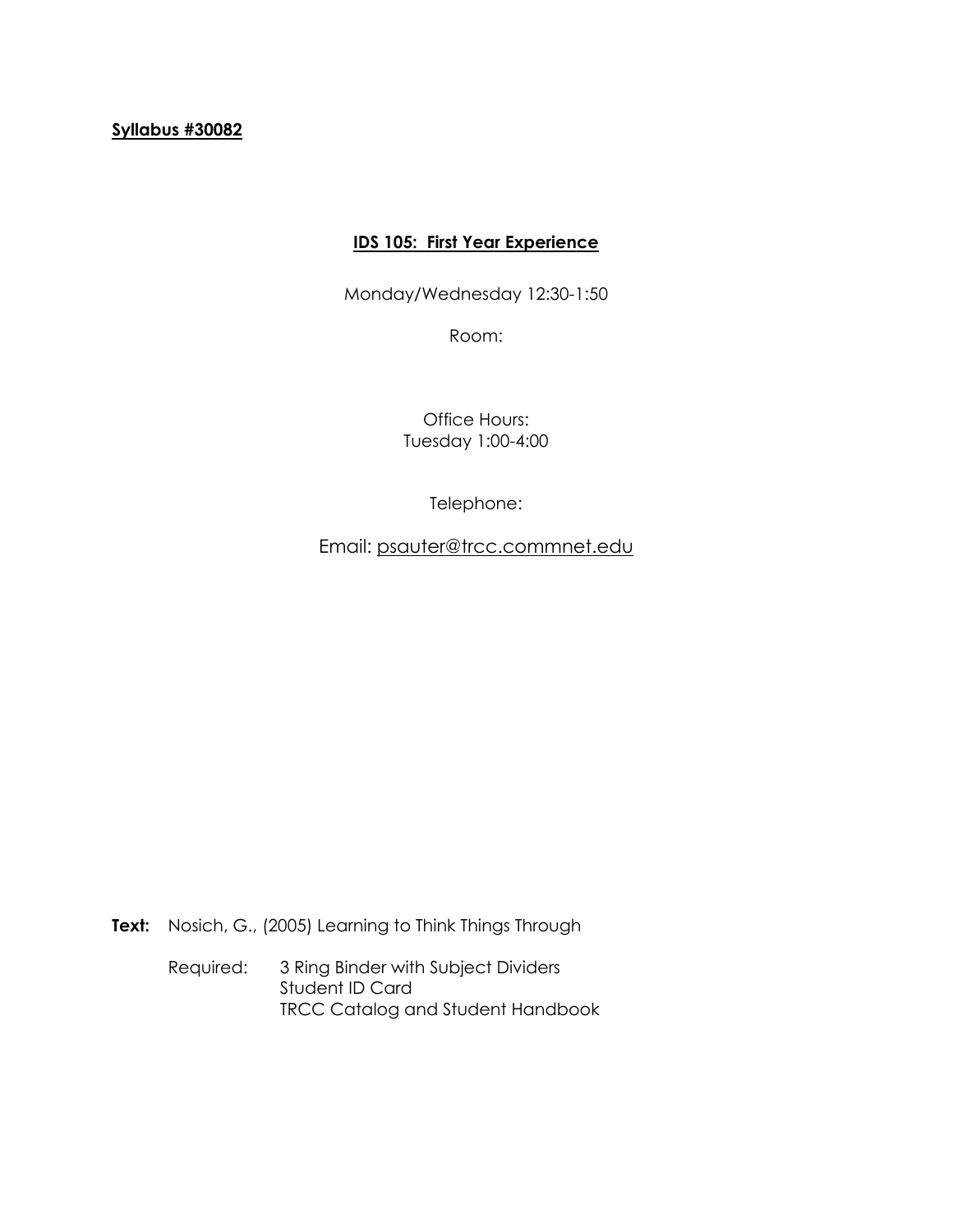### **Course Description**

The content of this course is designed to help you make a smooth transition to college. Information on how to succeed in college in terms of understanding the process of learning, studying, balancing family and job responsibilities with new college demands, planning for the future, and just knowing "the ropes" will be provided. You can expect regular reading and writing assignments along with classroom discussion as you investigate how to be successful in this environment.

### **Course Objectives**

Students should seek to achieve the following objectives:

### **Achieve understanding of the learning process**

Students will be asked to identify their learning styles and participate in an online personality inventory. They will study the physiology of the brain and be able to explain how the learning process occurs. Students will be exposed to learning differences, identify their own personal academic strengths and weaknesses. They will explore ways in which to compensate for their weaknesses. This learning will occur through lecture, completion of homework assignments, and text reading.

Evaluation of learning will occur in written work, submission of college level writing on the topic and portfolio development.

### **Achieve understanding of the role of teachers and learners involved in the learning process.**

Through out the semester students will be reminded of their responsibility in the learning process. Initial review of the roles of the teacher and the student will take place in class lecture and discussion.

Evaluation of learning will take place through student demonstration of attendance, submission of assignments, documented meeting and completion of worksheet with academic advisor, participation in college function.

### **Learn and practice skills that enhance studying, coping, planning, and critical thinking.**

Through out the semester students will be provided the opportunity to learn and practice the aforementioned skills. Through lecture, speakers, text and additional reading students will be exposed to methods which will develop and enhance these skills.

Evaluation will be completed through testing and demonstrated completion of work completed on time and at the college level. Critical thinking will be measured in writing assignments, class debates and worksheet completion.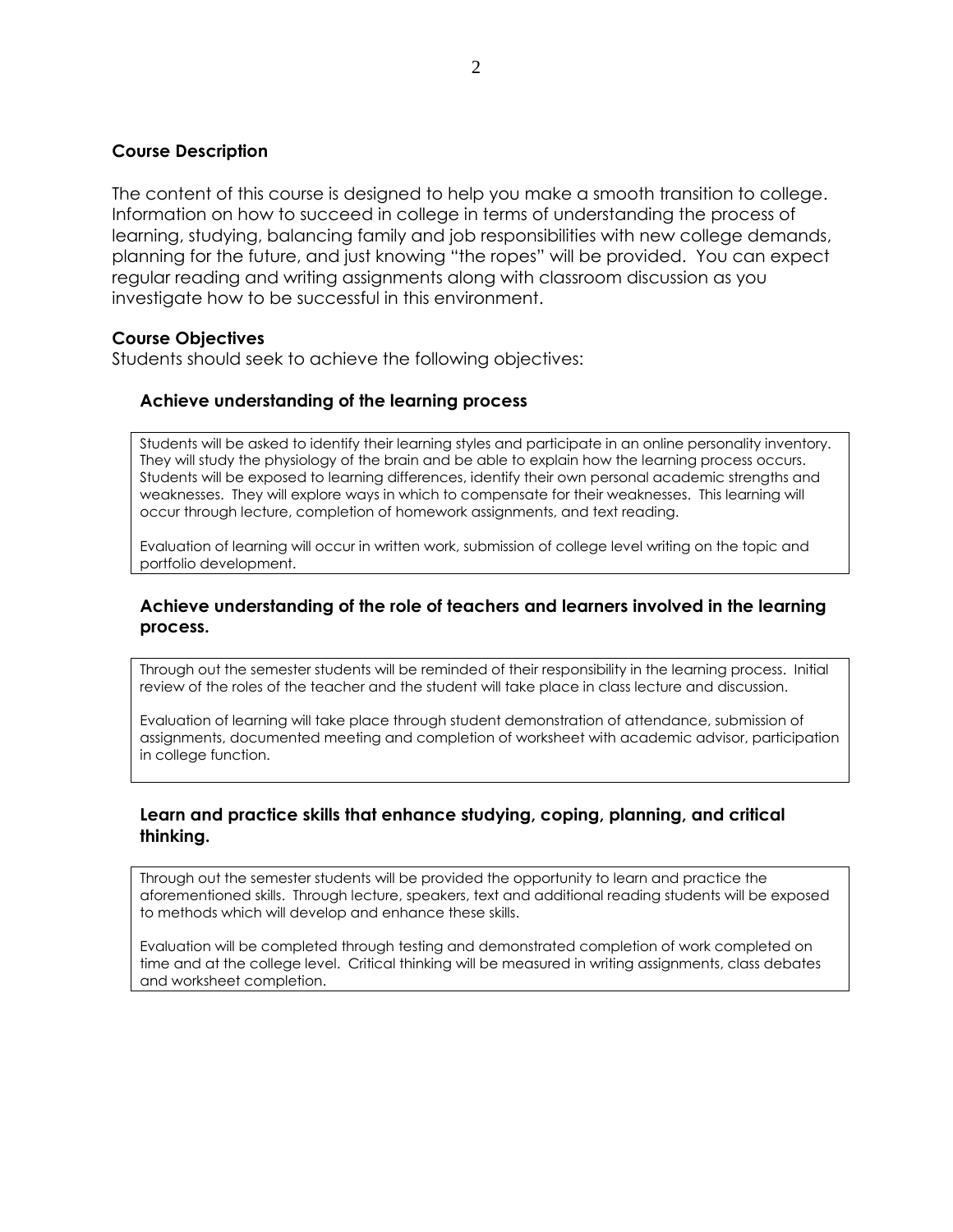#### **Practice writing, reading and speaking in an academic setting**

Weekly reading/writing assignments as well as oral presentations and group activities will serve to provide practice. Students will be required to access the library, writing lab and tutoring center.

College level reading/writing and presentation skill will be evaluated through tests, portfolio development and oral presentations.

#### **Engage in discussions of tolerance and acceptance of diverse communities as reflected in the microcosm of the Three Rivers' community.**

This objective will be integrated across all learning and hold the highest priority and closest degree of scrutiny as students learn to engage in academic dialogues. Students will practice self advocacy, expression of ideas and beliefs in a manner which promotes mutual respect and courtesy. Students will be taught through lecture and role plays, how to self advocate, ask questions and encage respectfully with faculty, staff and peers.

### **Develop personal career and academic goals and to minimize the factors of life that obstruct the attainment of these goals.**

Students will be asked to identify their goals and learn to map out pathways to achieving these goals.

A written assignment is designed to facilitate and measure this process. It will be evaluated using the standards delineated in the text and for college level writing.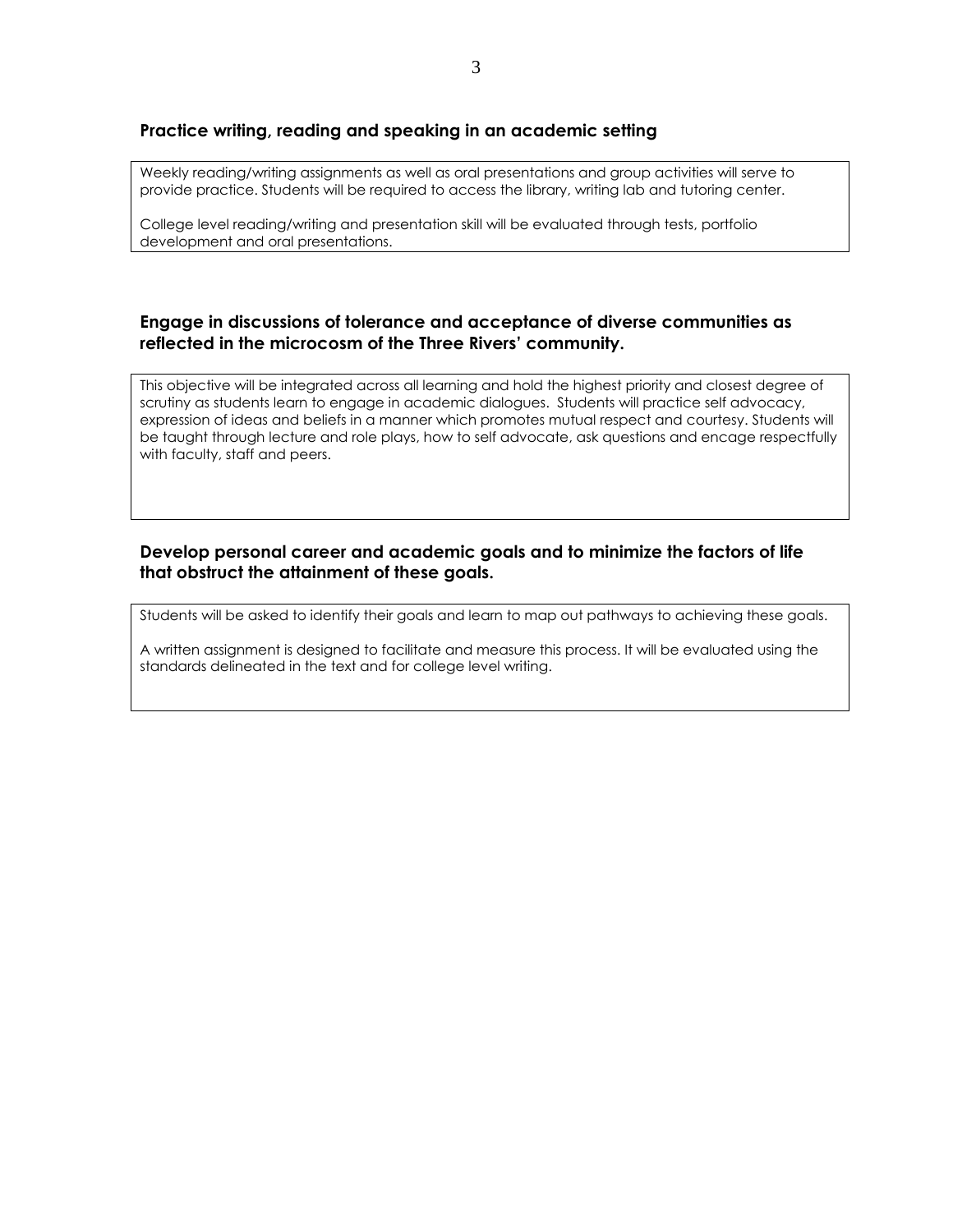**Course Outline**

| 8/27         | Meet/Greet/Review Syllabus - Read Chapter 1                                                                                                                                                |  |  |
|--------------|--------------------------------------------------------------------------------------------------------------------------------------------------------------------------------------------|--|--|
| 8/29         | Discussion of Objectives - Read Chapter 1                                                                                                                                                  |  |  |
| 9/3          | Who Am I as a Learner                                                                                                                                                                      |  |  |
| 9/5          | Kiersey Inventory/Learning Style Inventory                                                                                                                                                 |  |  |
| 9/10         | The Brain                                                                                                                                                                                  |  |  |
| 9/12         | Writing an Essay/Time Management Check-up                                                                                                                                                  |  |  |
| 9/17         | Meet in LRC - Complete Research - Construct Rough Draft                                                                                                                                    |  |  |
| 9/19         | Class Discussion - Tying it all Together - Chapter 2                                                                                                                                       |  |  |
| 9/24         | <b>QUIZ #1</b> - Portfolio Review                                                                                                                                                          |  |  |
| 9/26         | Critical Thinking - Read Chapter 4                                                                                                                                                         |  |  |
| 10/1         | Critical Thinking Continued - Essay #1 on Learning Due                                                                                                                                     |  |  |
| 10/3         | Critical Thinking Continued - Read Chapter 3                                                                                                                                               |  |  |
| 10/8         | No Class                                                                                                                                                                                   |  |  |
| 10/10        | Critical Thinking - Problem Solving - Read Chapter 5                                                                                                                                       |  |  |
| 10/15        | Time Management Check-up - Essay #2 Intellectual Character Trait                                                                                                                           |  |  |
| 10/17        | Case Study on Problem Solving                                                                                                                                                              |  |  |
| 10/22        | <b>QUIZ #2</b> - Critical Thinking                                                                                                                                                         |  |  |
| 10/24        | Meet in LRC: Select Journal Article on Diversity Topic                                                                                                                                     |  |  |
| 10/29        | <b>Reading for Writing</b>                                                                                                                                                                 |  |  |
| 10/31        | Outlining the Oral                                                                                                                                                                         |  |  |
| 11/5         | Time Management Speaker                                                                                                                                                                    |  |  |
| 11/7         | Time Management Assignment Discussed                                                                                                                                                       |  |  |
| 11/12        | <b>Oral Presentations</b>                                                                                                                                                                  |  |  |
| 11/14        | <b>Oral Presentations</b>                                                                                                                                                                  |  |  |
| 11/19        | <b>Oral Presentations</b>                                                                                                                                                                  |  |  |
| 11/21        | No Class                                                                                                                                                                                   |  |  |
| 11/26        | Speaker - Transferring Out                                                                                                                                                                 |  |  |
| 11/28        | In-Class Writing                                                                                                                                                                           |  |  |
| 12/3<br>12/5 | In-Class Writing Peer Review - Essay #3<br>QUIZ #3 - Submit Portfolio. Portfolio must be complete. Be sure it includes<br>all completed work including the advising worksheet, the writing |  |  |
| 12/10        | assignment on the college activity. Be sure it is organized and worthy of<br>college level submission.                                                                                     |  |  |

Faculty reserves the right to modify course outline as appropriate.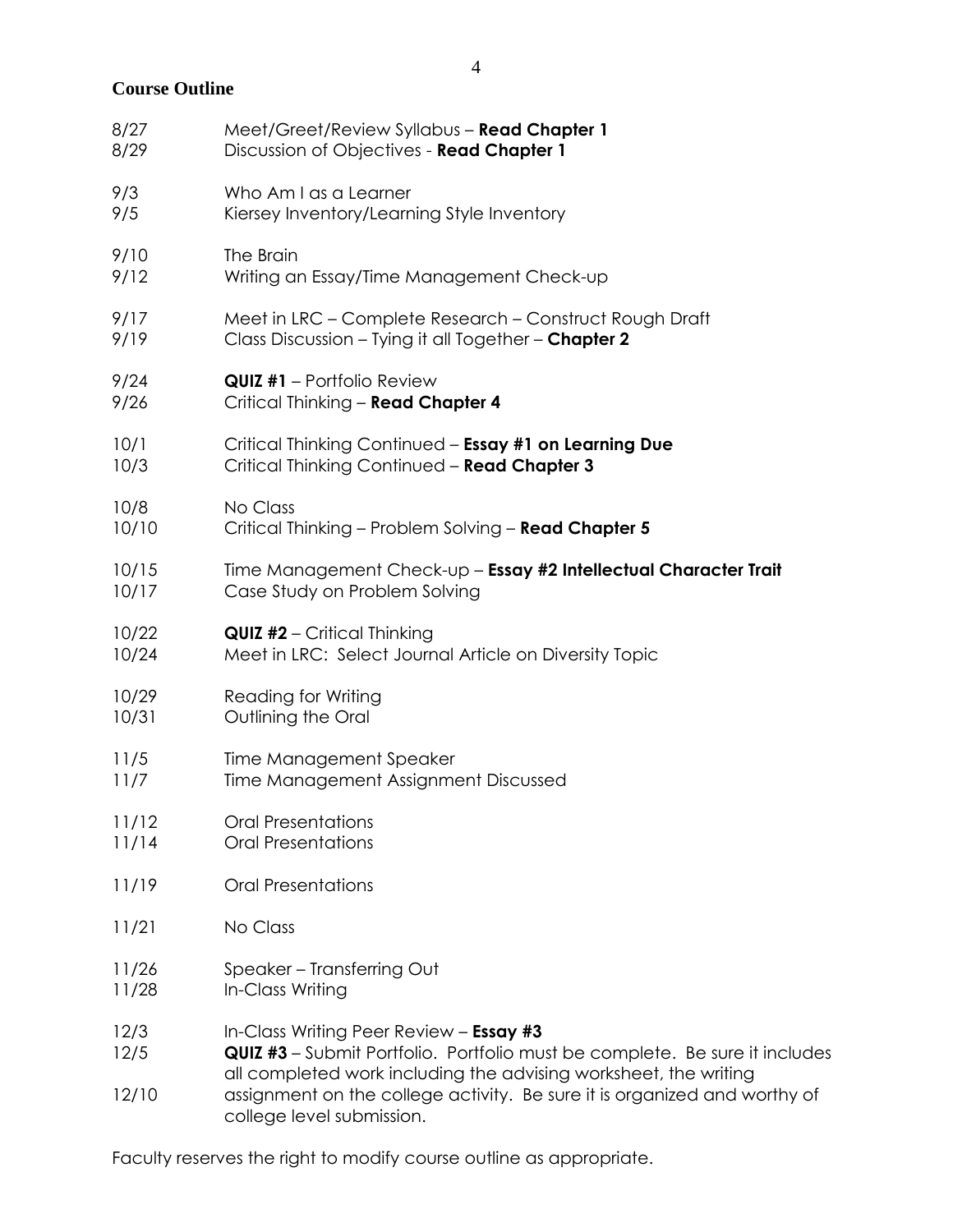# **Evaluation Criteria**

The First Year Experience course demands **active** involvement in learning experiences accompanied by reading and writing activities that promote those experiences. The nature of its content requires critical thinking skills to be learned, developed, and applied. Therefore the following criteria will be considered in evaluating your performance:

- a. class attendance
- b. writing assignments
- c. three examinations
- d. portfolio development

# **Explanation of Criteria**

## a. **Class Attendance**

Students should be prepared to participate in every class. Absence from class prohibits you from taking part, and absences prevent you from gaining credit for in-class activities. **Four unexcused absences and each additional absence will result in a lowered final grade** per additional absence. If you are an A student four absences will result in a B, five a C, six or more a failing grade

### b. **Writing assignments**

Writing assignments are designed to provide opportunities for exploration of ideas and/or for confirmation of understanding. It is to your benefit to complete all assignments. No late writing assignments will be accepted.

# **Writing Help from the Tutoring Center**

Live and electronic assistance are available through the Writing Center. While the Center closes at 5:00 daily, students can get help from the Center after hours by sending their draft papers either as MS Word attachments or by cutting and pasting them into regular e-mails and submitting to:

#### TRWritingCenter@trcc.commnet.edu

Students should type "WC draft submission" in the topic line and include name, Banner ID number, a description of the assignment, and specific concerns about the paper. A tutor will respond usually within 24 hours!

Also, Jon Brammer, Writing Center Coordinator, can be reached at **860-892-5769 or Jbrammer@trcc.commnet.edu**

## **c. Three examinations**

One exam will be composed of multiple choice, short answers, true false, and essay questions. The others may be in a different format. They are designed to monitor students' progress and understanding of the underlying principles of college success. **They are also intended to be opportunities for practice in test taking.** Exams cannot be made up unless arrangements have been made with the instructor prior to the time of the exam.

# **d. Portfolio**

Students should plan to keep all materials and assignments in a three-ring binder. Each page is to be dated. In effect, this becomes a portfolio of all that is accomplished in a semester. You will be asked to submit your work periodically during the semester. A completed portfolio will be turned in at the end of the semester. **If you have not submitted your portfolio twice during the semester your completed portfolio will not be accepted.** Your portfolio development is an **ongoing process** and as such can not be successful if completed quickly at the end of the term. Periodic submission also ensures that you are developing this learning tool appropriately and that it meets the standard of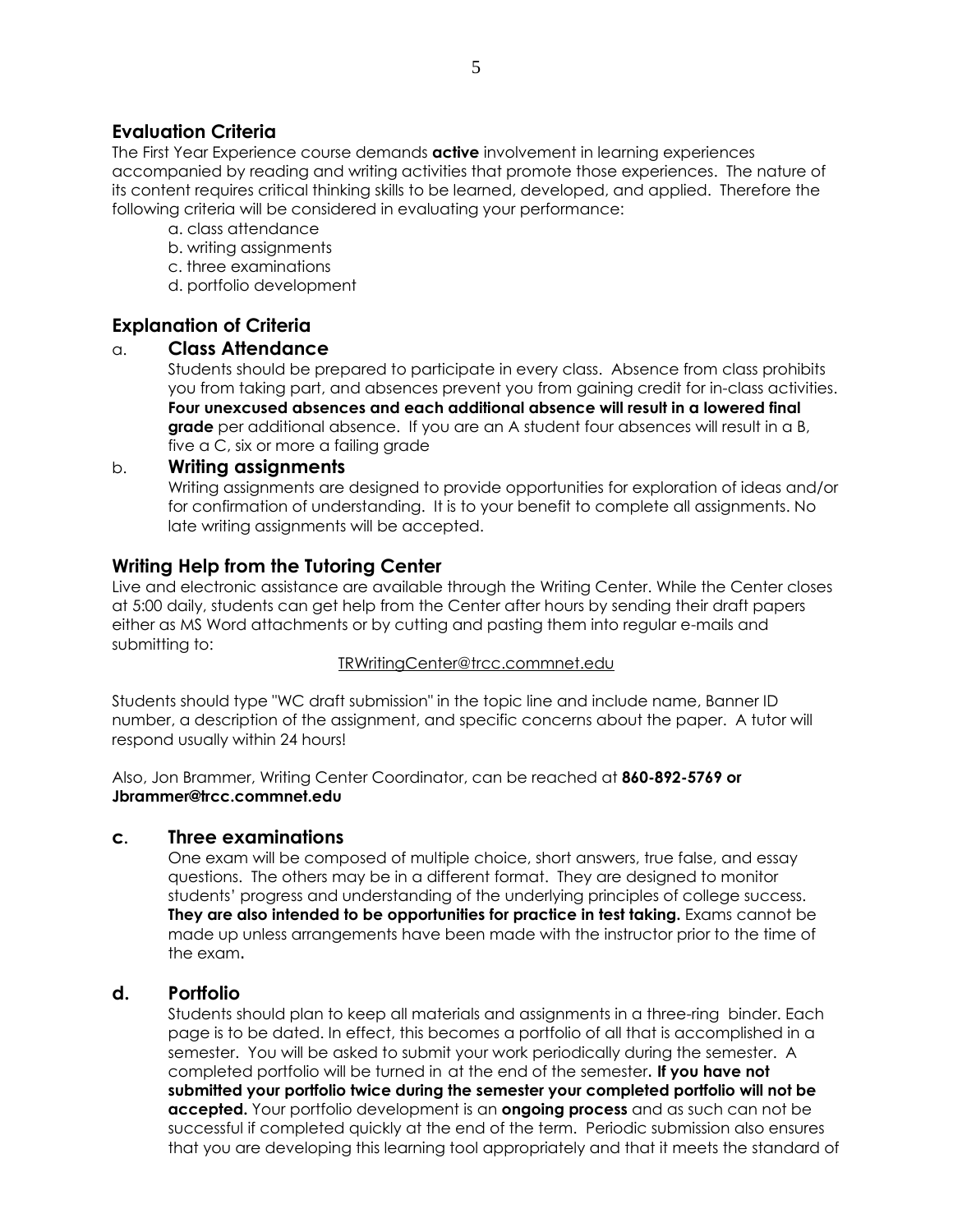college level work. You will receive written feedback on your submissions and receive a final grade for the completed portfolio.

## **Grade Computation**

The following is a general breakdown of the final grade:

| Written Assignments       | 30 <sub>%</sub> |
|---------------------------|-----------------|
| Oral Presentation         | 10%             |
| Three Examinations        | 15%             |
| Portfolio                 | 25%             |
| Time Management Worksheet | <b>20%</b>      |

#### **\*\*\*Be sure to read attendance policy. Attendance does impact on your grade.**

**Early Warning:** Students will be continually updated on their academic performance. Assignments are usually returned within one week.

Grading System Students may earn the following grades: A, A-, B+, B, B-, C+, C, C-, D+, D, D-, F Numerical Components

| A    | 94-100 |      | 73-76    |
|------|--------|------|----------|
| A-   | 90-93  | $C-$ | 70-72    |
| $B+$ | 87-89  | D+   | 67-69    |
| B    | 83-86  |      | 63-66    |
| $B-$ | 80-82  | D-   | 60-62    |
|      | 77-79  |      | $0 - 59$ |

## **Classroom and Institutional Policies.**

#### **Disabilities Statement**

If you have a hidden or visible disability, which may require classroom or test-taking modification, please see your instructor as soon as possible. If you have not already done so, please be sure to notify Chris Scarborough, Learning Disabilities Specialist (892- 5791).

#### **Attendance Policy**

Students are urged to attend all classes and to participate in class discussions. Attendance is taken at the beginning of each class. You are expected to be prompt**. Four absences will result in failure of the class.**

#### **College Withdrawal Policy**

Students may withdraw from a class, in writing at the Registrar's Office, for any reason until the end of the 10th week of classes. From the 11th week through the end of the 13th week, a student may withdraw with the signature of the instructor or advisor. Check the college catalog for specific dates. Formal withdrawal eliminates receiving an F for the course.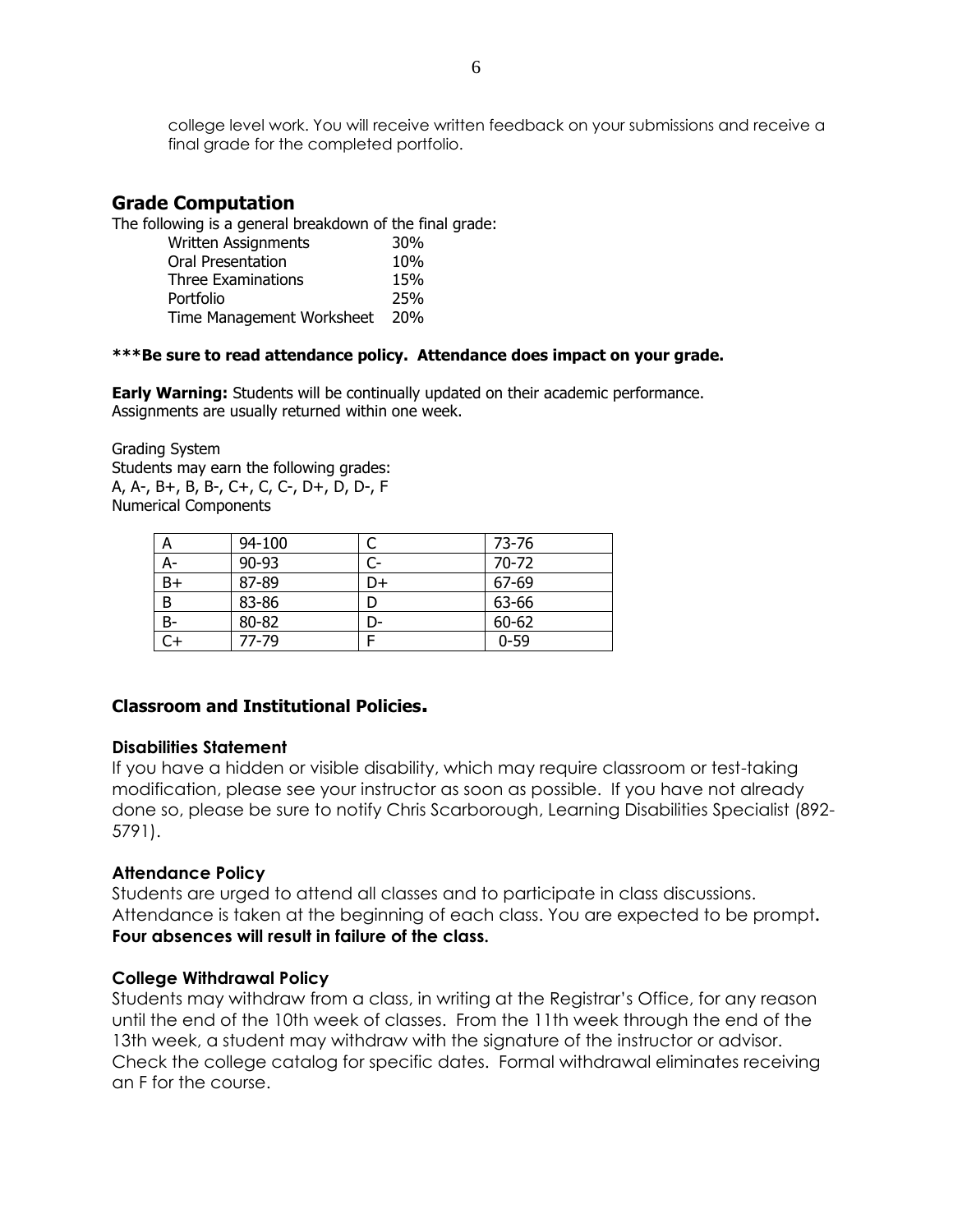# **Plagiarism**

Plagiarism is the unacknowledged use of another person's works or ideas in your writing. It is often known as copying word for word. However, even paraphrasing without acknowledgement or using the ideas of your peers garnered from class discussion or a study group is considered plagiarism. Whether it is conscious or unconscious, plagiarism is a serious academic offense. Your writing for this course, and any other course at TRCC, is expected to be original, the product of your own thinking. A student who is determined to have plagiarized will receive an F on the assignment and may fail the course.

# **Cell Phone Policy**

Students are notified that cellular phones and beepers are allowed in class or in the Learning Resource Center only if they are turned off or turned to a silent mode. Under no circumstances are phones to be answered in class. When there are extenuating circumstances that require that a student be available by phone or beeper, the student should speak to the instructor prior to class, so that together they can arrive at an agreement.

**\*\*\***Students should be advised that anyone who disrupts the learning process of others, or exhibits behaviors that violate college policy, the rules of common courtesy or age appropriate behavior may be asked to leave the classroom. Students who are asked to leave will only be allowed back into the classroom after a conference which will include the instructor, and may include a third person including but not limited to the Dean of Students/Instruction, security or another faculty or staff member.

# **Academic Integrity Policy** (Revised 8 January 2003)

The effective operation of any organization is dependent on the honesty and goodwill of its members. In an organization devoted to the pursuit of knowledge, acting with integrity is essential to effective teaching and learning. Furthermore, academic dishonesty erodes the legitimacy of every degree awarded by the College. To emphasize the importance of academic integrity, Three Rivers Community College adheres to the following policy in addition to the Student Discipline Policy, sections 2:10 and 3:1-10, as provided by the Board of Trustees of Connecticut Community Colleges. Since collaboration is central to the learning community, Three Rivers wishes to emphasize that this policy is not intended to discourage collaboration when appropriate, approved, and disclosed.

# **Definitions of Academic Dishonesty**

## *General Definition*

*(Student Discipline Policy, section 2:10, Board of Trustees of Connecticut Community Colleges)*

Academic Dishonesty shall in general mean conduct which has as its intent or effect the false representation of a student's academic performance, including but not limited to (a) cheating on an examination, (b) collaborating with others in work to be presented, contrary to the stated rules of the course, (c) plagiarizing, including the submission of others' ideas or papers (whether purchased, borrowed, or otherwise obtained) as one's own, (d) stealing or having unauthorized access to examination or course materials, (e) falsifying records of laboratory or other data, (f) submitting, if